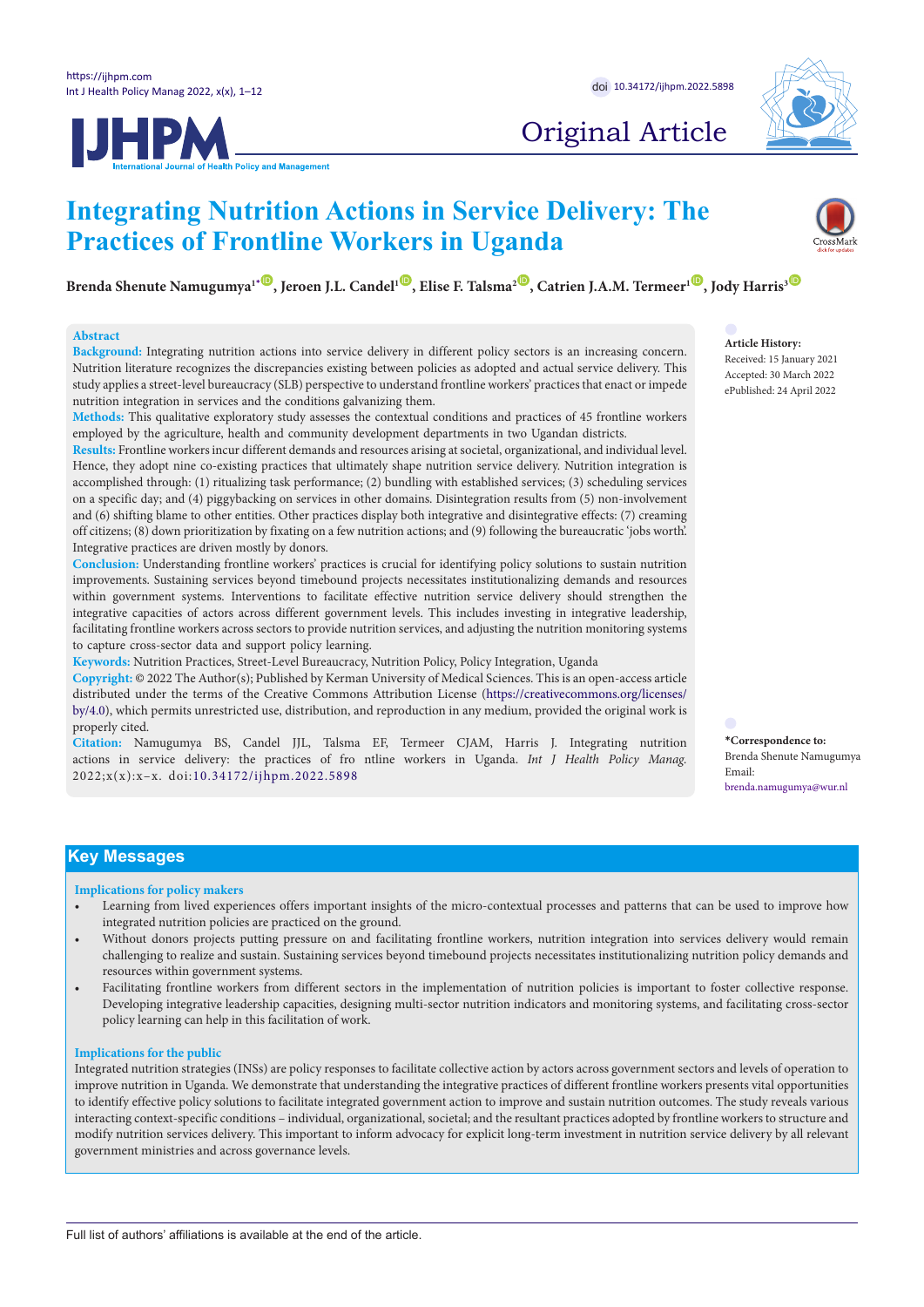### **Background**

There is global consensus on the need to integrate nutritionrelated actions into the service delivery systems of different policy sectors as a measure toward the sustainable reduction of malnutrition and its effects.<sup>1,2</sup> Following the Scaling Up Nutrition Movement agenda, governments and international actors have invested in developing integrated nutrition strategies (INSs), which aim to create an enabling policy environment that: (*i*) inspires the continued incorporation of nutrition objectives and instruments into the policies of different sectors (eg, health, education, agriculture); (*ii*) facilitates different organizations to prioritize nutrition actions in service delivery, and (*iii*) enables the convergence of goods and services from different sectors in the same households and individuals.<sup>3</sup>

Despite these ambitions, there exists considerable discrepancies between nutrition policies as adopted and the ultimate delivery of nutrition services,<sup>4</sup> with potential consequences for the attainment of policy goals. Policy science studies show that integrated policy strategies often fail to be delivered as intended,<sup>5</sup> and call for more refined understanding of how integrative demands are experienced and molded into action on the ground.<sup>6</sup> Currently, limited nutrition studies exemplify what *actually* happens during implementation. This specifically concerns the dynamics of integrating nutrition actions into the daily operations of frontline workers.7-9 Frontline workers are employees of public and private sector entities who interact directly with citizens and have wide discretion over the allocation or sanctioning of benefits associated with their daily work.<sup>10</sup> Additionally, there are minimal insights about how frontline workers of the sectors considered as *new* entrants (eg, agriculture, social development, education) to this policy issue deliver services. Though, the frontline workers' actions are affected by various  $contextual$  conditions, $11,13$  few systematic studies compare these conditions across policy sectors and implementation contexts.

There is increasing pressure on countries to implement the multi-sectoral strategies at scale, involving different government departments (horizontal integration) and government levels (vertical integration), to sustain the positive changes in their nutrition situation. It is therefore important to examine how integrated nutrition action materializes in service delivery. One way to expand our understanding is to reflect on the practices of frontline workers offering services to citizens. Thus, this research investigates: *what practices are adopted by frontline workers to either enact or impede nutrition integration during service delivery, and the contextual conditions that galvanize them*. Recognizing these practices and their activating conditions is important for monitoring the effectiveness of nutrition policies and for focusing efforts that design strategies to sustain nutrition integration into service delivery.

We adopt a bottom-up implementation perspective by applying the street-level bureaucracy (SLB) approach to explore frontline workers' everyday practices. The SLB approach argues that frontline workers confront various pressures from multidimensional contexts, including the

institutional and socio-political environment, that influence them to make discretionary decisions and establish coping routines which effectually show how policies are translated during implementation.<sup>10</sup> This implies that variations in the implementation context shapes services delivery in different ways.<sup>13</sup> We study frontline workers' practices and the conditions influencing them for insights about nutrition integration/disintegration on the ground. This study identifies and compares the practices of the frontline workers expected to deliver nutrition services in Uganda.

Uganda loses approximately 5.6% of annual gross domestic product because of undernutrition.<sup>14</sup> Despite childhood stunting decreasing to 29%, regional variations range between 14% and 41%. Other nutrition indicators show similar regional disparities.15 The country has endorsed INSs since 1996 to guide concerted actions of different actors tackling malnutrition. Recent studies indicate some shifts toward increased nutrition policy integration across ministries,<sup>16,17</sup> making Uganda a good case to explore how integrative demands to improve nutrition are enacted or impeded by frontline workers.

### Operationalizing Integrated Government Action and Street-Level Bureaucracy

Theoretically, successful policy integration processes is expected to result in *integrated government action* during service delivery.<sup>6,18</sup> The concept is discussed under different labels, including joined-up government,<sup>19</sup> wholeof-government,<sup>20</sup> and multisectoral action.<sup>21</sup> We define integrated government action as the continuous efforts of actors in different policy sectors to holistically improve the responsiveness and effectiveness of services provided to citizens to reduce malnutrition.<sup>22</sup> This means that the INSs are expected to inspire interactions among diverse actors, across policy sectors and governance levels; and to ensure these policies become continually and consistently translated into specific nutrition objectives and interventions for implementation.

Most studies on integrated government action have focused on the top-down alignment and coherence of policies, institutions, and administrative operations,<sup>5,23</sup> which infer government's capacity to realize policy goals. However, it is extensively argued that the practices observed during implementation are determined by various conditions interacting in a given context, rather than by policy prescriptions alone.<sup>9</sup> INSs are not automatically adequate to galvanize nutrition integration in service delivery. Hence, the need for a bottom-up approach to identify the actual practices of the frontline workers expected to provide nutrition services.

We apply the SLB perspective to examine how and why integrative demands are or are not realized on the ground. This perspective suggests that frontline workers encounter varying conditions during service delivery that lead them to establish routine practices that shape how citizens experience policies.10 We define practices as the habitual actions and behavior efforts employed by frontline workers during their day-to-day work interactions with citizens. That is, the ways in which frontline workers negotiate work circumstances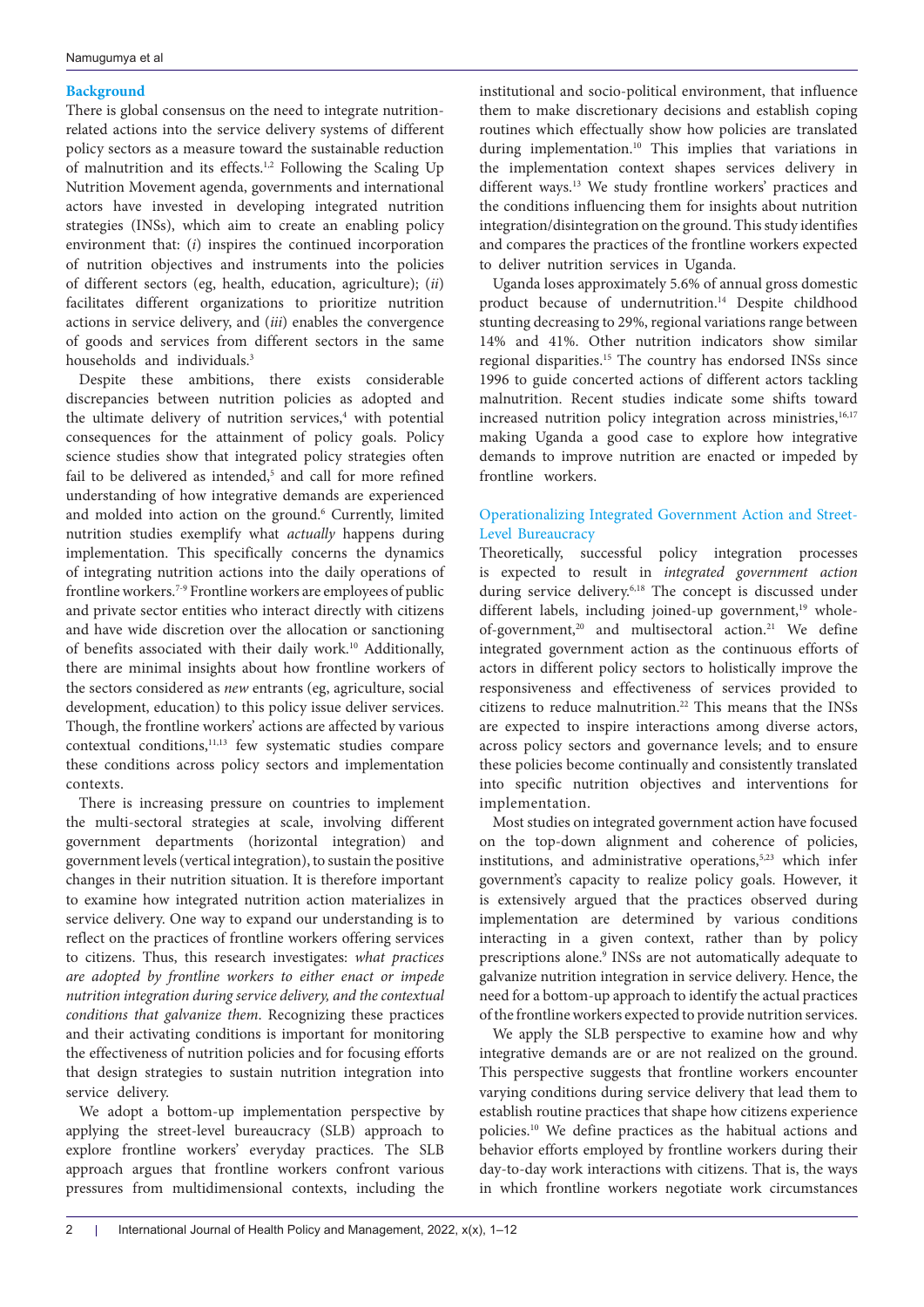to allocate − or withdraw − nutrition services.10 On the one hand, ideal practices for frontline workers may be identified from the nutrition literature which distinguishes several nutrition-specific and nutrition-sensitive interventions.24-26 In brief, nutrition-specific interventions address the immediate determinants of fetal and child nutrition and development; and nutrition-sensitive interventions focus on the underlying determinants of good nutrition such as good governance and sufficient resources. Several nutrition studies highlight the interventions offered and the gaps in service delivery. However, focusing on interventions alone is too limiting to represent the complex and dynamic interactions practices that determine how service delivery works.

On the other hand, Lipsky<sup>10</sup> differentiates three main patterns of practices developed by frontline workers to avert confrontations associated with encountered work pressures. These are: first, practices that limit citizens' demands and maximize the use of available resources, such as queuing citizens, withholding information, and limiting access to personnel. The strategies enable the structuring of how services are distributed.<sup>27</sup> Second, practices that modify frontline workers' understanding of their job expectations so as to align with available resources to achieve targets, like preferential selection of citizens and favoring speed over need.10,28 These practices potentially control the supply of services. Third, practices that modify citizens' perceptions of available services including rubber stamping judgements and drawing boundaries. This permits frontline workers to make the gaps between accomplishments and objectives acceptable.29 Generally, this categorization implies that nutrition integration into service delivery is shaped in divergent ways.

Several SLB studies rationalize that frontline workers adopt practices to manage the imbalances usually incurred between the demands to act (action prescriptions) and the resources available to realize them (action resources).13 This literature synthesizes various multidimensional contextual conditions, depicting the demands and resources that interact at individual, organizational, and societal level to determine services. [Table 1](#page-2-0) distinguishes the conditions with potential to influence the responses to integrative demands.

Regarding individual-related conditions, frontline workers have varied job descriptions, attitudes toward citizens, expertise, and perceptions of appropriate behavior. The conditions are further influenced by participation in professional and social networks.<sup>30</sup> Increasing the frontline workers' knowledge of integrative demands, and the associated professional gains, may facilitate service delivery.<sup>31</sup>

Organization-related conditions are determined by the administrative and management structures to which frontline workers are obligated to account. An organization's capacity to influence its workers to integrate an issue depends on its mandate, collective beliefs, structure, and resources required.32 For example, organizational measures may contribute to legitimizing or excluding certain practices of frontline workers.27,28,33 That is, whereas guidelines may increase similarities in adopted practices, and managerial supervision strengthens alignment using rules (integrative demands), resource constraints are associated with reduced task prioritization (disintegration).<sup>13</sup>

Societal-related conditions comprise of prerequisites from administrative superiors and international actors, existing policy ideologies, and client caseload. The conditions inevitably affect both individual- and organization-related factors.28,34 Though nutrition policies in African countries are largely influenced by international organisations,<sup>35-37</sup> the actors have different perspectives for realizing development which may be reflected in the practices adopted on ground. High financial investment is expected to motivate nutrition integrative practices.

In this study, we examine the individual-, organization-, and societal-related conditions that explain the nutrition integrative/disintegrative practices of frontline workers. These conditions are expected to differ within and across policy jurisdictions and geographic boundaries, thereby enabling comparison of the practices of different frontline workers. Identifying the actual conditions propelling the emergence of desired and undesired practices is crucial for designing solutions to facilitate nutrition integration in service delivery systems.

<span id="page-2-0"></span>

|  |  |  |  |  |  |  |  | Table 1. Conditions Shaping How Frontline Workers Integrate/Disintegrate Nutrition Services |
|--|--|--|--|--|--|--|--|---------------------------------------------------------------------------------------------|
|--|--|--|--|--|--|--|--|---------------------------------------------------------------------------------------------|

| <b>Levels</b>                  | <b>Action Prescriptions (Demands)</b>         | <b>Action Resources</b>        |  |  |
|--------------------------------|-----------------------------------------------|--------------------------------|--|--|
|                                | Policies (eg, INSs)                           | Information                    |  |  |
| Society (sub-county, district, | Development actors (ideologies, expectations) | <b>Nutrition budgets</b>       |  |  |
| national socio-political)      | Citizens' expectations                        | Training (knowledge)           |  |  |
|                                | Performance measures                          |                                |  |  |
|                                | Policies (guidelines)                         | Training (knowledge)           |  |  |
| Organization (department,      | Performance measures                          | Information (guidelines)       |  |  |
| ministry)                      | Professional norms and conduct                | <b>Nutrition budgets</b>       |  |  |
|                                | Supervision                                   | Management                     |  |  |
|                                | Competing job tasks (time)                    | Education (competences)        |  |  |
| Individual                     | Expertise of frontline worker                 | Professional experience        |  |  |
|                                | Client numbers                                | Freedom to decide (discretion) |  |  |
|                                | Personal beliefs and values                   | Incentives for working         |  |  |

Abbreviation: INSs, integrated nutrition strategies.

Adapted from Hupe and Buffat,<sup>13</sup> modified by the current authors based on the nutrition literature.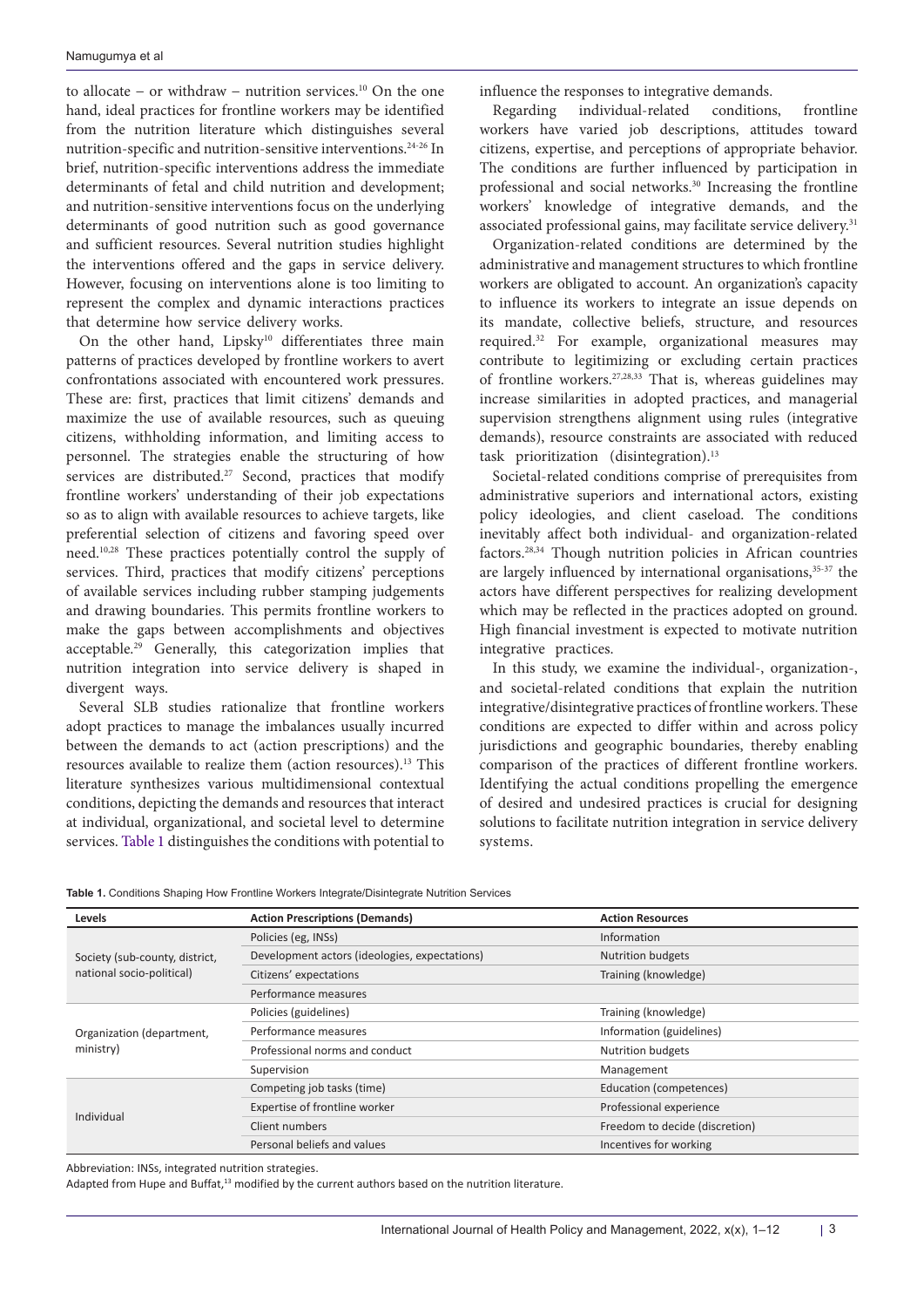## **Methods**

### Research Design

Few empirical studies investigate the daily lived experiences of frontline workers who implement INSs in low-income countries.4 The qualitative exploratory research applies an interpretive approach which permits the identification of activities and the interactional patterns to construct how observed outcomes develop. Using qualitative inquiry methods, we conduct a comparative analysis of the services offered in two districts in Uganda − Moroto and Namutumba to reveal comprehensive details about the contextual conditions and the routines practices that explain the dynamics shaping the disparities in nutrition integration.

### Study Context

We selected the districts based on the prevalence of malnutrition measured by stunting and investment in nutrition programs reflected in the presence of international actors namely international non-governmental organization (NGOs) and donor projects. Childhood stunting is the main nutrition indicator prioritised in the Uganda Vision 2040 and the Uganda Nutrition Action Plan 2011-2016. Since the 1960s, Moroto has continued to have several international actors implementing projects to address the persistent high prevalence of undernutrition (ie, stunting, wasting and underweight). Childhood stunting rate for Moroto is 33%.38 In addition to the government budget, Moroto has several active nutrition projects supported by donors, such as United Nations agencies and the United States Agency for International Development is (USAID).<sup>39</sup> In Namutumba, the childhood stunting rate is 28%.40 Most district operations rely solely on government funding. The area has only three small scale nutrition-focused projects supported by World Bank and USAID. Our focus is limited to the frontline workers in the government departments because they are mandated to improvement government policies. of health, agriculture, and community development.

### Data Collection Methods and Analysis

The primary respondents comprise the frontline workers in the departments of health, agriculture, and community development representing all the sub-counties in each district ([Table 2\)](#page-3-0). Prioritization of the departments was informed by the Uganda Nutrition Action Plan which highlights the departments considered are necessary to implement the policy at subnational level.<sup>41</sup> Further, recent research shows

### <span id="page-3-0"></span>**Table 2.** Summary of Respondents

a general shift toward increased nutrition integration in the policies developed by the ministries of health, agriculture and community development.16 To ensure that the typical practices of frontline workers are captured, we purposively selected the health workers operating in health centres III and II in Uganda's health system structure. Interviewees included all health workers assigned the nutrition-focal person duties. In addition we interviewed all agriculture extension workers (AEWs) and community development officers (CDOs) employed at district and subcounty levels. To gain more understanding of o the contextual conditions shaping nutrition services, we interviewed the sub-counties and districts management officials, and the nutrition staff of NGOs implementing nutrition-related projects in the two districts. The sampling approach and selection of respondents is elaborated in [Supplementary file 1](#page-10-0).

We conducted the open-ended interviews between February and June 2018 in Moroto and Namutumba. The interview guides are provided in [Supplementary file 2](#page-10-1). Consent was requested from all respondents to record the interviews. Interviews with frontline workers focused on four broad areas, synthesized from both nutrition and SLB literature [\(Table 1](#page-2-0)): (1) understanding of (mal) nutrition; (2) job descriptions, including nutrition actions; (3) individual experiences of providing nutrition services; and (4) nutrition-associated work demands and resources provided. Interviews were conducted at the workplace which permitted observation of the activities, work environment and interactions of frontline workers. Interviews with subcounty and district management and NGO actors prioritized the demands and resources issued and the frontline workers' practices. This method enabled exploration of the workers' experiences in their operational context and confirmation of narrations that were challenging to understand. Exit meetings were conducted with the district nutrition officers and NGO actors to verify the preliminary insights about the nutrition actions, work conditions and established routines. District nutrition officers coordinate planning and monitor implementation of nutrition actions across departments. To ascertain the demands and resources, interview data was complemented with insights from the local government policy reports. The first author previously supported policy development and implementation processes in Uganda. She leveraged the good professional network to access the study respondents, relevant documents and to observe service

|                                                                                                  |                                  |        | <b>Respondents Per District</b> | Area of Focus                                     |  |
|--------------------------------------------------------------------------------------------------|----------------------------------|--------|---------------------------------|---------------------------------------------------|--|
|                                                                                                  | <b>Categories of Respondents</b> | Moroto | Namutumba                       |                                                   |  |
|                                                                                                  | Health workers                   | 12     | 14                              |                                                   |  |
| <b>Level of Operation</b><br>Frontline workers (service delivery)<br>Administration (government) | <b>AEWS</b>                      |        | $\overline{4}$                  | Practices and contextual factors                  |  |
|                                                                                                  | <b>CDO<sub>s</sub></b>           |        | 5                               | Contextual factors (organization<br>and societal) |  |
|                                                                                                  | Sub-county                       | 6      |                                 |                                                   |  |
|                                                                                                  | District                         | 4      | 4                               |                                                   |  |
| Non-government actors (donors, INGO, CBO)                                                        |                                  | 4      |                                 |                                                   |  |
| Total respondents                                                                                |                                  | 36     | 35                              |                                                   |  |

Abbreviations: CBO, community based organization; INGO, international non-governmental organization; AEWs, Agriculture extension workers; CDOs, Community development officers.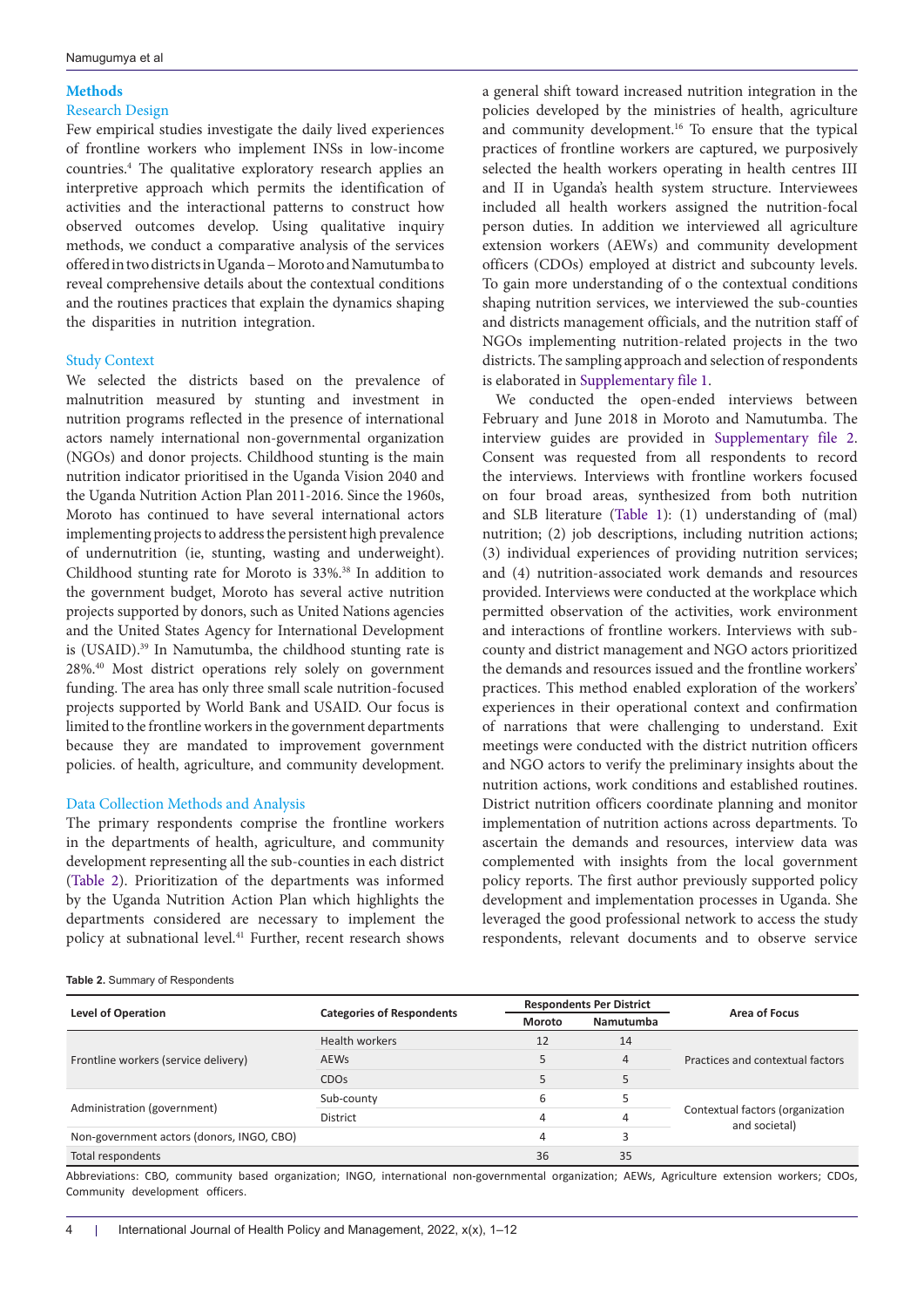delivery. She was also able to engage in critical discussions and continuous peer review debates to question the similarities and differences in responses provided about the conditions and routines shaping the nutrition services.

We transcribed and translated all the audio interviews into English to organize and analyze them using *Atlas.ti.* The first author repeatedly read the transcripts and coded the data based on the three thematic sensitizing ideas − nutrition actions, conditions, practices – described in operationalising street level bureaucrac. First, we coded the nutrition actions, using the categorization of specific and sensitive actions to identify the perceived services provided. Second, we coded the work conditions specifying action prescriptions and resources at individual, organization, and societal level. Third, we coded for practices if the data reflected the description of the patterns of practice explained under the SLB theory operationalised earlier. The coding categories were refined by comparing the extracted data to identify the recurring subthemes in each thematic area. For example, 'pre-existing relationships' and 'non-involvement' are additional codes that emerged inductively. The specific subthemes were used in progressive analysis. Practices were identified abductively. Authors continuously interpreted the empirical descriptions of routine actions of the frontline workers, and compared and embedded them in the language theorized in relevant implementation literature.42 For example, down prioritisation is a terminology used to indicate that services maybe offered but there is less focus on administrative tasks. The letters and numbers between parentheses refer to the district and respondents underpinning the empirical observation. Examples of illustrative quotes depicting each practice are included in [Supplementary file 3.](#page-10-2)

### **Results**

### Nutrition Services in Frontline Workers' Everyday Work

Most workers perceived nutrition services as the activities following from explicit nutrition projects of donors or government. Although their daily activities often comprised actions that according to literature $24-36$  are either nutritionspecific or nutrition-sensitive ([Table 3](#page-5-0)), the workers did not always perceive them as nutrition actions. The nutrition services varied mainly among frontline workers in different departments. Further, the scope of these services differed depending on the districts and the departments' historical involvement and present efforts to address malnutrition. Moroto proved to have a larger diversity of services compared to Namutumba. In both districts, health workers provided most nutrition services; this can be attributed to the fact that nutrition initiatives were traditionally delivered through the health system. Various AEWs and CDOs expressed uncertainty about their nutrition work and often considered their departments' activities to be ambiguous. This is because most of their everyday tasks did not have explicit nutrition objectives.

### Work Conditions Shaping Nutrition Service Delivery *Society-Related Conditions*

The main societal-related conditions influencing nutrition

practices were the donor requirements and the demands of citizens. Respondents emphasized the pivotal role of donor projects, especially funded by the United Nations Children's Fund (UNICEF), the World Food Programme (WFP), and USAID, in shaping nutrition services in Uganda. These projects use different ideational and material resources to prescribe actions and support their implementation. This influence is asserted through three main mechanisms. First, donors provide technical support to district leadership to transpose national policies (eg, Uganda Nutrition Action Plan) and international agendas (eg, Sustainable Development Goals) into local programs and activities for implementation (N2, M34 [\[1\]](#page-10-3)). Second, donors issue directives stipulating procedures for implementing projects to standardize services, including targeted citizens, interventions and approaches used. Third, they constantly monitor specific performance indicators to catalyze responsiveness and ensure compliance by frontline workers. Donors projects employ different tactics to achieve compliance, including performance-based financing, supervision by contracted NGOs, and involving high level district management (M28, 34, 39, N9).

A result of the donors' central role in nutrition governance is that there were similarities in the nutrition services provided in both districts. Health workers, for example, explained that donors facilitate capacity building, print education materials, procure nutrition supplies (eg, therapeutic and supplementary foods) and equipment to ensure services availability (M28, N9). Actors, such as UNICEF, facilitate regular knowledgesharing activities to foster collective learning and develop partnerships to realize mutual reinforcing nutrition objectives (M39). Given the high dependency on donor investments, nutrition service may be discontinued when this support stops, as observed in Namutumba.

Other societal-related influences resulted from citizens' increasing demands for and expectations about nutrition services. Historically, both government and donors distributed nutrition supplies and incentives (eg, farming inputs, food assistance) to manage malnutrition and encourage agriculture production, respectively. However, the free nutrition supplies are perceived to have encouraged dependency among citizens and increased demands for these 'tangible' services (N5, 17, 22, M11, 19).

#### *Organization-Related Conditions*

In addition to donor conditionalities, frontline workers are increasingly issued action prescriptions and resources focused on nutrition from their ministries and associated departments especially health. Health workers identified two key action prescriptions from their superiors: (1) standardized guidelines for the management of acute malnutrition and (2) nutrition indicators integrated in the health management information system (HMIS). To realize these integrative demands, respondents stated that the ministry regularly collaborates with donor projects (NGOs) to build their capacities, conduct mentorships, and monitor nutrition services in health centers. Furthermore, pre-existing funded programs like the immunization program, provide avenues for providing nutrition actions (N20, 32). These prescribed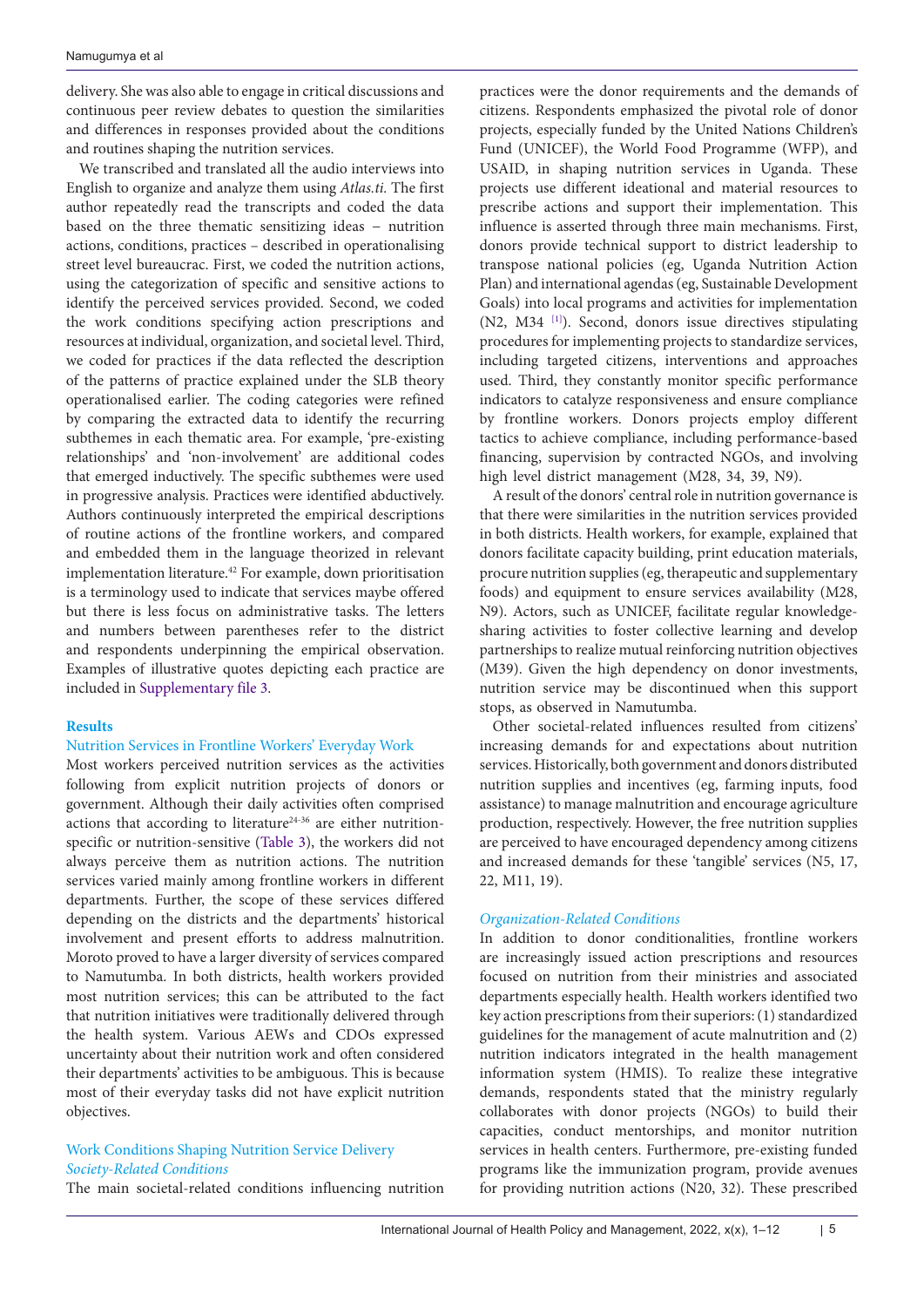#### Namugumya et al

<span id="page-5-0"></span>**Table 3.** Nutrition Specific and Sensitive Services as Perceived by Frontline Workers

|                                                      | Moroto    |            |     | Namutumba |            |     |  |
|------------------------------------------------------|-----------|------------|-----|-----------|------------|-----|--|
|                                                      | <b>HW</b> | <b>AEW</b> | CDO | <b>HW</b> | <b>AEW</b> | CDO |  |
| <b>Nutrition services</b>                            |           |            |     |           |            |     |  |
| Anthropometric assessments                           | $\bullet$ |            |     | $\bullet$ |            |     |  |
| Health and nutrition education                       |           |            |     |           |            |     |  |
| Micronutrient supplementation                        |           |            |     | $\bullet$ |            |     |  |
| Supplementary feeding programs                       |           |            |     |           |            |     |  |
| Prescribing ready-to-use therapeutic foods           |           |            |     |           |            |     |  |
| Nutrition-related administrative actions (reporting) |           |            |     |           |            |     |  |
| Promoting micronutrient-rich foods                   |           |            |     |           |            |     |  |
| Distributing livestock                               |           |            |     |           |            |     |  |
| Distributing planting material                       |           |            |     |           | ٠          |     |  |
| Community awareness of nutrition services            |           |            |     |           |            |     |  |
| Distributing dry food rations                        |           |            |     |           |            |     |  |
| Distributing planting material                       |           |            |     |           |            |     |  |
| Other nutrition services (but not perceived as such) |           |            |     |           |            |     |  |
| Iron folate supplementation (women)                  | $\bullet$ |            |     | $\bullet$ |            |     |  |
| Anthelminthic control                                |           |            |     | $\bullet$ |            |     |  |
| Distributing labor-saving technologies               |           |            |     |           |            |     |  |
| Demonstrating food-security production systems       |           |            |     |           |            |     |  |
| Distributing fruit trees                             |           |            |     |           |            |     |  |
| Educating on post-harvest handling practices         |           |            |     |           |            |     |  |
| Public works for food purchase                       |           |            |     |           |            |     |  |
| Household income support                             |           |            |     |           |            |     |  |
| Women empowerment grants                             |           |            |     |           |            |     |  |
| Grants for the elderly                               |           |            |     |           |            |     |  |

Abbreviations: HW, Health worker; AEW, agriculture extension worker; CDO, community development officer.

● The dot indicates the category of frontline workers offering the nutrition service.

actions explained the homogeneity of services provided across the health centers in both districts. However, health workers mentioned various ministry linked pitfalls that frustrate nutrition services, including the lack of explicit nutritionfocused budgets and the continued revisions made to the HMIS nutrition indicators without follow-up training (N32, M38, 40), constant human resources and skills transfers (N1, 21, 26) and inadequate feedback from superiors (N1, 20). Both AEWs and CDOs explained that their respective ministries lacked clear nutrition-linked performance indicators and guidelines.

Leadership's efforts to promote intra- and inter-departmental interactions proved an important resource enabling nutrition integration. The CDOs and AEWs in Moroto clarified that some sub-county leaders encouraged collaboration among departments and with NGOs hence presenting opportunities to network, learn about nutrition activities, and implement workplans (M13, 40). Health workers stated that the nutrition focal person facilitated quarterly learning meetings, funded by donors initiatives, where collective decisions were taken about the services offered (M2, 7, 16, 25). However, not all such interactions supported integration. In Namutumba, some CDOs and AEWs expressed discontent about the unclear allocation of duties in the multisector projects and the conflicting organization structures which frustrated the nutrition ambitions (N11, 15, 18).

### *Individual-Related Conditions*

Most demands experienced by frontline workers stemmed from the societal and organizational levels. Health workers repeatedly described the high workload and competing job tasks as determining prioritization. This undermined nutrition services in favor of 'activities that have budget allocation and are incentivized' (N15). In terms of resources, apart from existing expertise in managing undernutrition, nutrition services provision was influenced by expectation of auxiliary benefits, especially financial incentives. Nutrition was often considered an add-on activity, incentivized through project work (M34, N23). Hence, 'the wide spread attitude that nutrition is a business is affecting integration' (M33). Others indicated that their professional values, religious beliefs, and collaborations with colleagues (M1, 11, 25, N1, 20) were important drivers for providing nutrition interventions. That said, almost all AEWs and CDOs claimed not to have attended formal nutrition-focused training and thus typically derived any knowledge from work experiences (N8, M8) and learning from contemporaries in health and NGOs (M13).

### Frontline Workers' Practices Enacting and Inhibiting Nutrition Integration

To deal with the demands and resources discussed in the section above, frontline workers adopted various streetlevel practices that ultimately shaped service delivery.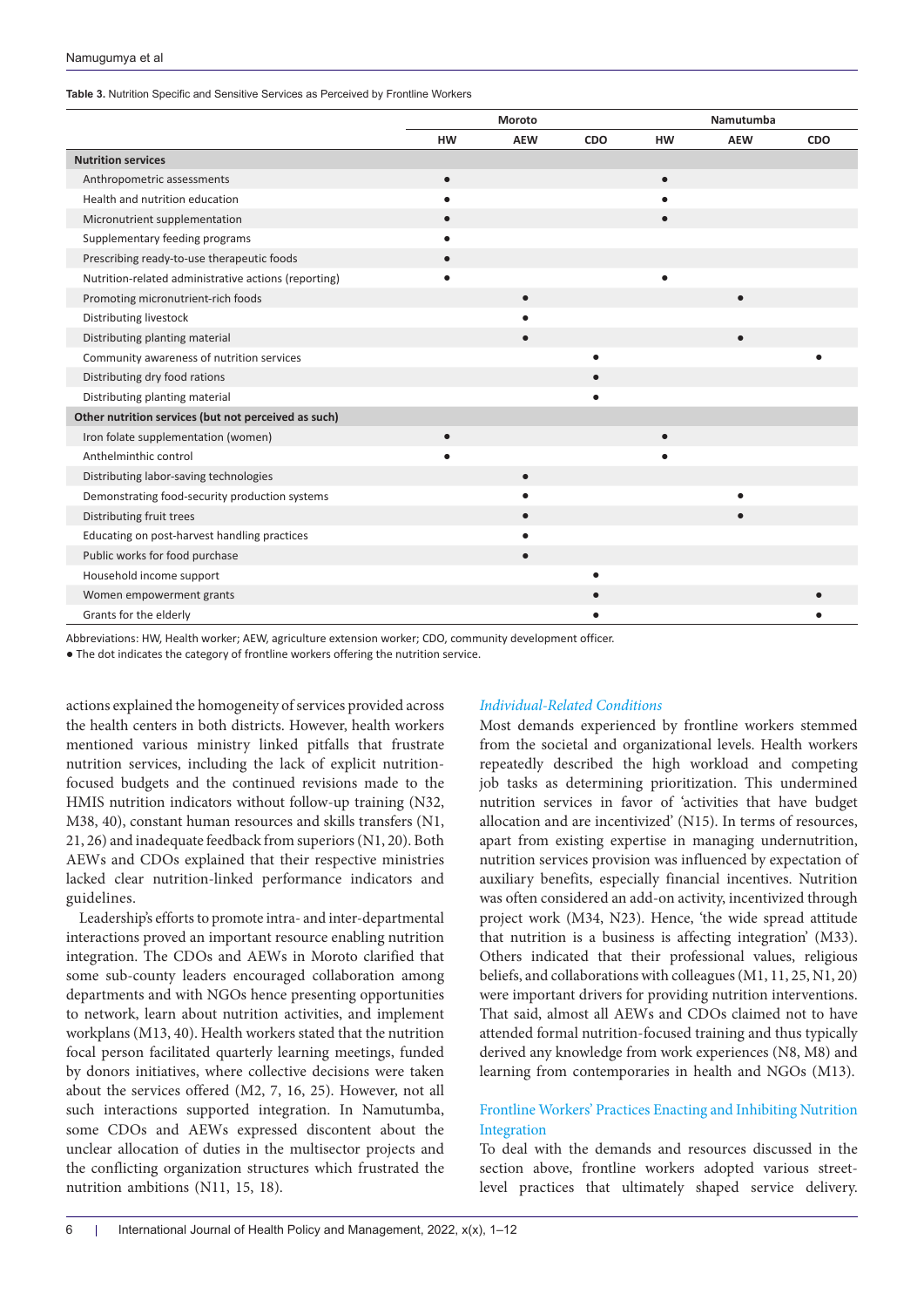These practices reflect how nutrition services are generally organized and integrated into the frontline workers' everyday tasks. Each group of frontline workers employed at least one practice [\(Table 4](#page-6-0)). The practices can be clustered along three categories: practices structuring access to nutrition services; practices controlling the supply of services; and practices modifying demand for services ([Table 4](#page-6-0)).

### Practices Structuring Access to Nutrition Services *Ritualizing Nutrition Tasks Performance*

The practice of ritualizing performance connotes following specific procedures and set routines, uniform decision making, and compliance with performance expectations in delivering nutrition actions.28,43 All health workers mentioned that they adhere to the prescribed procedures for identifying and managing acute malnutrition. These included 'screening and categorizing children for malnutrition based set anthropometric cut-off points; enrolment into outpatient care (OTC) to receive therapeutic food, or hospital referral for inpatient care' (M16). This practice resulted from following the ministry of health guidelines which articulate instructions about management of acute malnutrition. The practice is reinforced by NGOs through continuous capacity building and monitoring (N5, 20, M11, 22, 28). Ritualization of nutrition tasks is described as having standardized (and restricted) decision making and contributed to normalizing such services across health centers.

### *Bundling Nutrition Actions With Established Services*

Bundling involves aggregating nutrition actions with established services to leverage their resources and enhance simultaneous realization of complementary objectives.<sup>44,45</sup> Although predominantly in Moroto, most health workers routinely bundled nutrition services with other daily tasks. This practice was usually spontaneous among AEWs and CDOs in Moroto. The main reasons for bundling by health

<span id="page-6-0"></span>**Table 4.** Practices Shaping Nutrition Service Delivery in Moroto and Namutumba Districts

workers include; (*i*) HMIS nutrition indicators being linked with pre-existing funded and regularly monitored programs (N34); (*ii*) development actors financing the implementation of particular combined services, ie, nutrition and HIV (M22); and (*iii*) donors, such as WFP, directives to 'use the food rations to incentivize utilization of health service by pregnant women and lactating mothers' (M38). Last, bundling by AEWs and CDOs arose out of the need to comply with instructions from the ministries (M8) and also compelled by their professional value to collaborate in delivering services.

### *Scheduling Nutrition Services on Specified Days*

Scheduling refers to assigning a specific day on which citizens receive services for treating acute malnutrition.<sup>46</sup> This practice was mainly mentioned by health workers in Moroto. Here, OTC services for malnutrition are offered on Thursdays (OTC or nutrition clinic day) (M2, 28). The OTC day incorporates screening citizens using stipulated criteria, dispensing therapeutic foods, and providing required health services. This way of organizing services helped to address the challenges of misappropriation of nutrition supplies, focus health workers' prioritization of nutrition services and address pressure to achieve the donor performance benchmarks. Health workers explained that scheduling was collectively agreed to prevent citizens from 'double-dealing and misusing therapeutic foods' (M7, 16, 25). The practice became formalized through directives from UNICEF which restructured OTC services. Despite the high workload experienced on OTC day, scheduling is perceived to be beneficial in regularizing nutrition in health services, increasing malnourished case identification, and freeing-up heath workers' time to attend to other activities (M2, 11, 18).

### *Piggybacking Onto Services Offered by Other Domains*

Piggybacking refers to frontline workers depending on services already established by other actors to realize their

|                                                                                                                | Moroto |            |            | Namutumba |            |            |  |
|----------------------------------------------------------------------------------------------------------------|--------|------------|------------|-----------|------------|------------|--|
| <b>Practices</b>                                                                                               | HW     | <b>AEW</b> | <b>CDO</b> | HW        | <b>AEW</b> | <b>CDO</b> |  |
| Structuring access to nutrition services                                                                       |        |            |            |           |            |            |  |
| Ritualizing performance of nutrition tasks                                                                     |        |            |            |           |            |            |  |
| Bundling nutrition actions with established services                                                           |        |            |            |           |            |            |  |
| Scheduling nutrition services on a specific day                                                                |        |            |            |           |            |            |  |
| Piggybacking onto other actors' nutrition services                                                             |        |            |            |           |            |            |  |
| Controlling the supply of nutrition services                                                                   |        |            |            |           |            |            |  |
| Creaming off citizens                                                                                          |        |            |            |           |            |            |  |
| Down prioritization of some nutrition services                                                                 |        |            |            |           |            |            |  |
| fixating on a few nutrition actions                                                                            |        |            |            |           |            |            |  |
| non-involvement                                                                                                |        |            |            |           |            |            |  |
| Modifying demand for nutrition services                                                                        |        |            |            |           |            |            |  |
| Shifting blame to other entities                                                                               |        |            |            |           |            |            |  |
| Following the bureaucratic 'jobs worth'                                                                        |        |            |            |           |            |            |  |
| Aleksandaria eta HAL Haaliko maskaso AFWL agsianlinea aniarakoa maskaso CBO, agsiarratin alamakarena alfitarra |        |            |            |           |            |            |  |

Abbreviations: HW, Health worker; AEW, agriculture extension worker; CDO, community development officer.

● The dot indicates the frontline workers adopting the practice.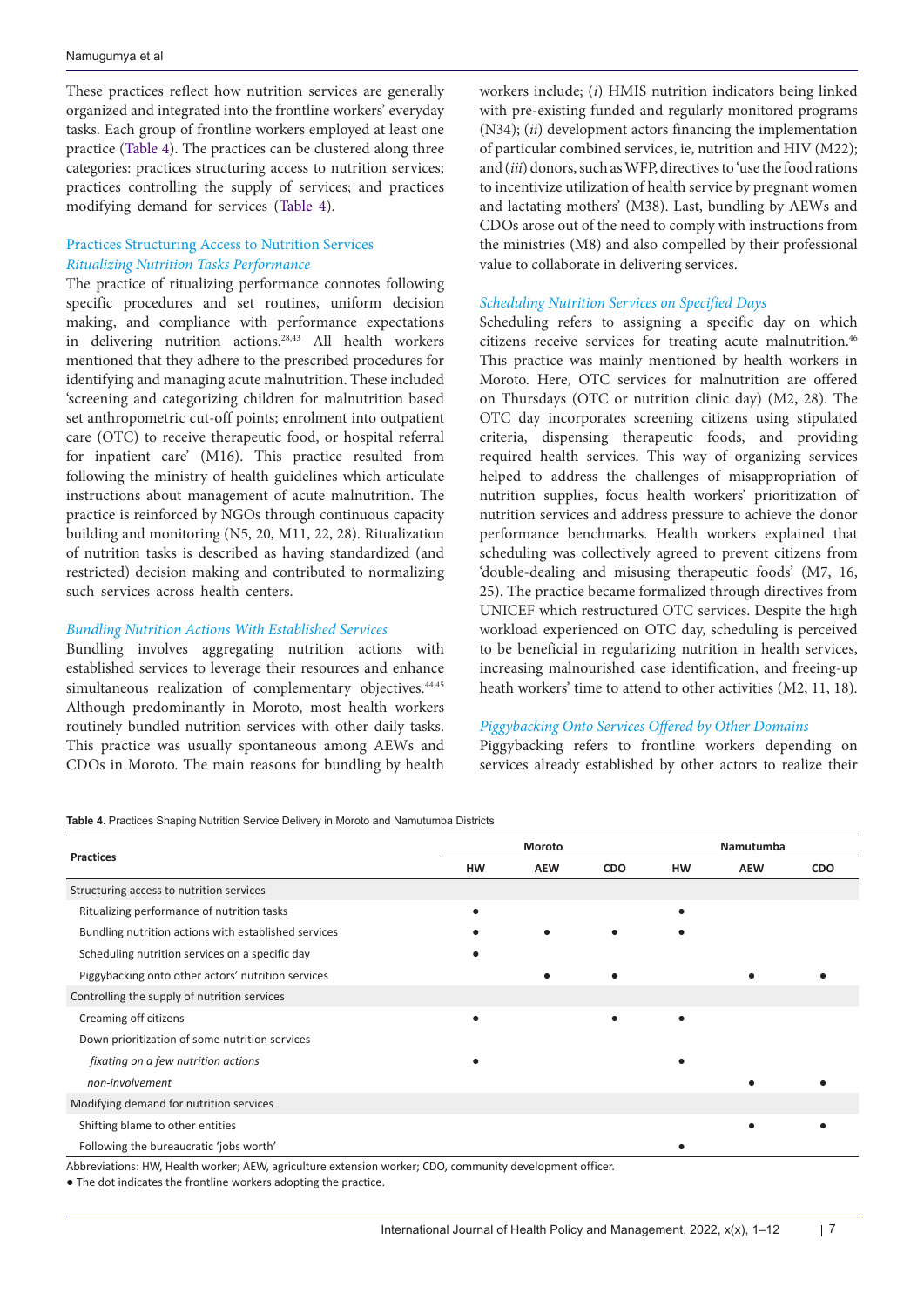nutrition objectives.47 It involves strategic collaborations, either between frontline workers in different sectors or with NGOs to realize mutual benefits,<sup>48</sup> such as implementing workplans and securing the legitimacy of projects. The practice was demonstrated by AEWs and CDOs in both Moroto and Namutumba. Whereas piggybacking is a means of coping with disparities in – and often lack of – nutrition budgets, this practice was promoted by sub-county leaders to strengthen synergies across departments and with NGOs (M13); and by donors requiring NGOs to partner with government during project implementation (N22). Piggybacking is perceived to have improved the legitimacy of NGO activities (N30), enhanced the frontline workers' understanding of nutrition (M13, 40, N14), and has financial benefits (M13, 8).

### Practices Controlling the Supply of Nutrition Services *Creaming off Citizens*

Creaming off means the prioritization of citizens to benefit from specified nutrition services, thereby restricting access to nonconforming ones.10 Although the practice was mentioned by most health workers, it was predominantly exhibited in Moroto. In addition to aligning with the criteria specified by the ministry for screening citizens with acute malnutrition, another reason for organizing services in this way was that most nutrition trainings emphasize particular citizen categories (N28, M25). Further, the frontline workers are strictly monitored by NGOs to ensure compliance with donor instructions (M38, 12, 16). Although nutrition assessments are conducted across all health facilities, there is priority focus on pregnant and lactating women, children and HIV or tuberculosis clients. For CDOs, creaming off is sporadic arising from one-off instructions, from the Office of the Prime Minister, which prioritize vulnerable community members to receive food rations.

### *Down Prioritization of Some Nutrition Actions*

Down prioritization signifies the tactics employed to resist instructions issued to structure service delivery.<sup>49</sup> This practice manifested in two distinct coping strategies: fixating on a few nutrition action and non-involvement. First, *fixating on a few nutrition actions* refers to frontline workers focusing on particular actions while ignoring others. This was common to health workers in both districts. The practice was expressed through varied behaviors, including restricting nutrition assessment to regularly monitored indicators (stunting, wasting and underweight) as compared to body mass index and laboratory based analyses. Other behavior was conducting group education sessions or encouraging citizens to read displayed information compared to individual counselling; and non-completion of administrative tasks. Incomplete nutrition data frustrates accounting for nutrition investments (M36, 38, N20, 34); and partly influenced donors to use performance-based financing to enforce compliance. Health workers explained that down prioritizing is inevitable because of the low staffing numbers (M19, N15). To manage the workload, they multitask or shift tasks to colleagues to offer – and often prioritize some – nutrition actions which compromises service completeness. Down prioritization was

further enabled by the continual updates of HMIS nutrition indicators without follow-up training (M34, N8), perceived duplication of tasks done by NGOs such as record keeping (M12), and lack of financial nutrition incentives (N26).

Second, *non-involvement* signifies withdrawal from participation in nutrition services because frontline workers perceive that their professional expertise and contribution are undermined and meaningless.<sup>50</sup> The CDOs and AEWs were reluctant to engage in the nutrition activities implemented under the government-managed project in Namutumba. Majority indicated that this was a strategy to cope with the ambiguities in task allocation in this project and being sidelined in implementing services under their jurisdictions (N6, 19, 22). Although the practice is known to district management, they explained that its existence resulted from grievances over who controls budget expenditures and lack of performance incentives (N37). Conversely, through networking with colleagues in education, some AEWs supported the project activities whenever invited.

### Practices Modifying the Demand for Nutrition Services *Shifting Blame to Other Entities*

The practice of shifting blame indicates that the frontline workers blame their inability to provide nutrition services on other actors.<sup>51</sup> Some AEWs, especially in Namutumba, felt incapacitated to provide nutrition services because delays in delivering farming inputs and the frequent mismatch between the citizens' demands and supplied materials. The discrepancies were blamed on the perceived 'inadequately designed bureaucratic procurement structure' (N6) which undermines the AEWs' professional expertise. The AEWs often reminisced about the past when they planned, procured, and distributed inputs based on farmers' requirements. In addition, AEWs mentioned feeling demoralized by the citizens' continued dependency on government for farming inputs compared to becoming self-reliant (N28, 33). An AEW explained that 'many citizens are used to being given all the farming inputs and will only attend awareness-creation sessions if they know planting materials are to be distributed' (N17).

### *Following the Bureaucratic "Jobs Worth"*

The 'jobs worth' practice refers to frontline workers rigidly following set rules to avoid confrontations with and blame from clients when their decisions result in negative effects.<sup>51</sup> Health workers normally refer acutely malnourished citizens according to the ministry guidelines. However, this referral for upward management is a prioritised action to limit pressure from citizens who demand for 'tangible services' (eg, therapeutic foods) and to minimize perceptions of negligent treatment. This practice was rigidly employed to cope with the lack of nutrition supplies (eg, therapeutic foods, micronutrient supplements). Health workers in Namutumba were frustrated by the perceived 'reduced authenticity of nutrition services' caused to the lack of supplies; which was attributed to the high turnover in donor projects and insufficient clarity on how nutrition support in the district is organized (N4, 9, 20). Thus, by pushing citizens presenting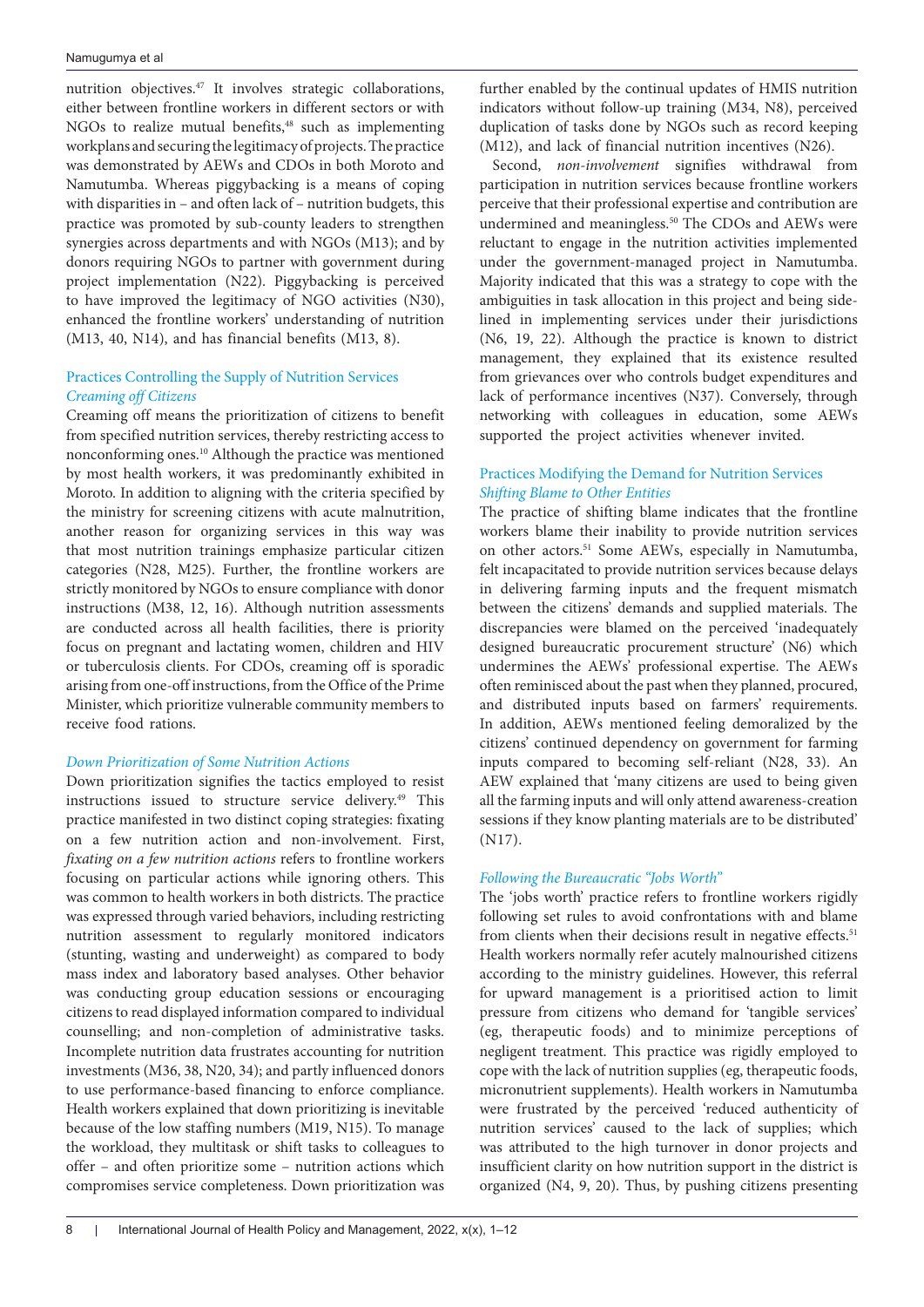with any severe malnutrition to the general hospital, they transfer the 'responsibility of ensuing repercussions back to the citizens and upward to the health system' (N10). Moreover, the number of citizens seeking and accessing these nutrition services remains unascertainable.

### **Discussion**

We started with the observation that integrating nutrition actions into service delivery in different policy sectors is a continuous concern.5 We proposed that adopting the SLB approach offers novel bottom-up viewpoints about what practices frontline workers in different departments adopt to enact or impede nutrition integration in service delivery, and the contextual conditions galvanizing them. This study indicates that nutrition integration into service delivery is predominantly perceived as the task for health workers compared to AEWs and CDOs. Frontline workers' perception of what constitutes nutrition work in their everyday activities was not necessarily aligned with the conceptualization of nutrition-specific and nutrition-sensitive actions found in the nutrition literature.24-36 Our analysis uncovered nine practices adopted by frontline workers that ultimately affect the ways that nutrition services are delivered to citizens. Nutrition integration into delivery systems is commonly accomplished through ritualizing task performance; bundling with established services; scheduling services on specified days; and piggybacking onto services offered by other domains. Disintegration results from non-involvement and shifting blame to other entities. Three of the identified practices potentially have both integrative and disintegrative effects: creaming off citizens; down prioritization by fixating on a few nutrition actions; and following the bureaucratic 'jobs worth.'

This study illustrates that integrative/disintegrative practices co-exist and potentially bolster and/or inhibit one another's effects. This implies that frontline workers' practices are shaped not only by contextual demands and resources, but also by the ongoing interactions among them.52 For example, ritualizing task performance underlies the bundling of nutrition actions with established services; while shifting blame to others reinforces non-involvement. Further, there are similarities and differences in the practices of frontline workers in comparable departments, but located in different contexts. All health workers use bundling to incorporate nutrition services. However, scheduling of nutrition actions and creaming off citizens were demonstrated only in Moroto. Equally, piggybacking was common among all AEWs and CDOs, but non-involvement only happened in Namutumba. This can possibly be explained by the disparities in resources, ambiguities in roles for providing nutrition services, and variation in nutrition demands between the districts. This finding echoes observations that advances in integrating nutrition activities in health and agriculture services are predisposed to contextual differences.<sup>9,11</sup>

The individual, organization, and society demands and resources influencing frontline workers are cited in other nutrition literature for example<sup>11,53</sup>, although these conditions are seldom patently linked to integrative/disintegrative practices. This analysis provides three main insights about the circumstances influencing nutrition services. First, integrative practices are mainly driven by donors (eg, UNICEF, WFP, USAID). In Moroto, donors concurrently used varied ideational and material resources, such as directives of services offered and nutrition supplies, respectively. These resources structured the nutrition services in ways that aligned with the donors' ideologies and interests. Further integrative practices were ensured through financing capacity development, and monitoring compliance using different 'carrot and stick' tactics like performance-based financing. These strategies resulted in all health workers specializing in and standardizing services for managing undernutrition. This finding signals that NGOs leverage different resources − including problem framing, rulemaking, brokering alliances, and financial and political resources – as they negotiate and maneuver to institutionalize services to attain project objectives.<sup>54</sup> Donor conditionalities may continue to structure services beyond the funding period, as observed in Namutumba; nonetheless, the sustainability of integrative practices remains unascertainable.<sup>55</sup>

Second, demands and resources institutionalized in the government systems are necessary to sustain nutrition service delivery beyond the short-term donor projects. The study offers insights to support the calls to specify intervention pathways and performance measures per sector, strengthen capacities, and foster effective leadership to facilitate nutrition policy implementation.<sup>56</sup> Conversely, this analysis also reveals that unclear allocation of responsibilities, narrowly defined objectives and performance indicators restrict the scope of nutrition services, thereby facilitating down prioritization practices.10 For example, no district offered services to manage overnutrition. Further, frontline workers operating in resource-constrained environments (ie, limited government funding, inadequate technical capacities, ambiguous nutrition-sensitive actions and reporting systems) will maneuver to redirect responsibilities to other actors,<sup>28,51</sup> hence shifting blame to others.

Third, the frontline workers' professional relationships and performance rewards are equally as important as their expertise in persuading them to provide nutrition services. Besides the workload and labor‐intensive tasks associated with integrative demands,<sup>31</sup> disintegrative practices, like down prioritization, were associated with the negative impact of financial incentives. Most frontline workers perceived 'nutrition as a business' that rewards good performance. Nonetheless, financial incentives are not a sufficient condition to maintain their commitment, partly due to variation in donors' facilitation approaches.<sup>10</sup> Our study shows that professional collaborations presented beneficial opportunities for AEWs and CDOs to learn informally about nutrition services, and this supported integrative practices such as piggy-backing and scheduling activities on fixed days.

The intricacies involved in integrating nutrition into service delivery raises some questions for further research. First, the identified practices are for frontline workers in government bureaucracies; however, nutrition services are also provided by employees of non-governmental and private sector organizations. Understanding their nutrition integrative/ disintegrative practices is essential to comprehend the internal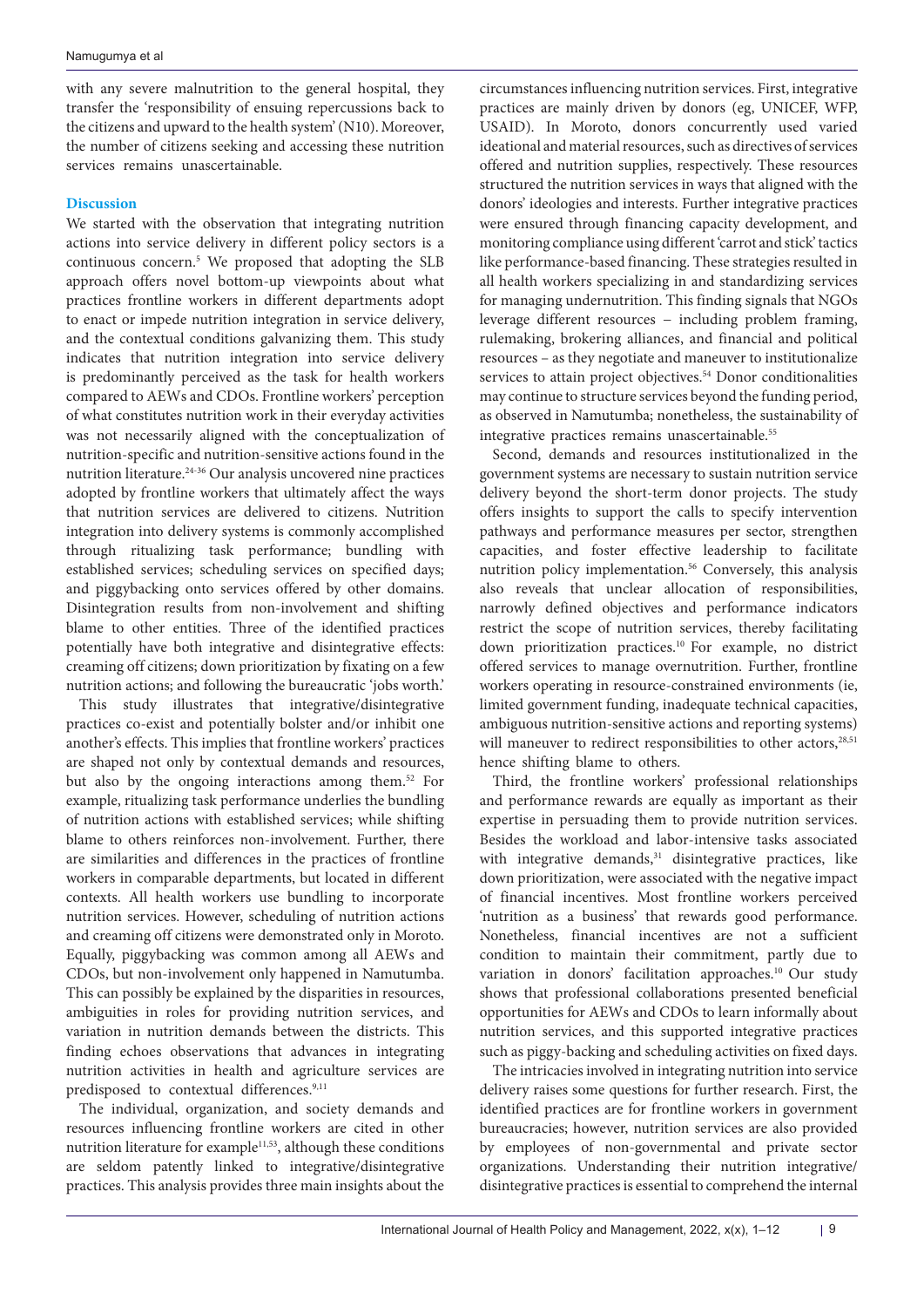dynamics (ie, demands, resources, strategies, and practices) of how nutrition integration is realized across all actors involved; and inform efforts to translate policy statements into real action and impact on the ground.52,54

Second, the practices identified are not static; thus, future research could explore the changes in frontline workers' practices over time and space. This synthesis provides preliminary insights into integrative/disintegrative practices beyond the health sector, but see Fanzo et al.<sup>9</sup> Additional research employing a similar SLB perspective is necessary to highlight the extent to which and how contextual changes − in terms of different time periods, technical and geographic boundaries – shape frontline workers' practices and the resultant effect on nutrition service delivery.

Third, using the SLB perspective reveals new aspects of micro-contextual interactions and how they shape nutrition policies as practiced on the ground. However, this analysis is restricted to Uganda. It would be worthwhile to use this public policy lens to perform comparative analyses across other low-income countries. This could provide further insights into what needs to be done to generate the desired policy outcomes that ensure that nutrition services are available to citizens that need them.

Lastly, the analysis suggests that nutrition integration/ disintegration on the ground is a dynamic and nonlinear process<sup>57</sup>; however, identified practices may become ingrained norms over time. These practices have considerable, possibly detrimental, implications for citizens. For instance, there are differences in scope of services and what citizens consider to be useful nutrition actions. Research should examine the effects of frontline workers' practices from the citizens' perspective.

From this study's findings, three governance implications for improved nutrition integration during service delivery can be made. First, there is a need to harness the integrative-fostering capacity of all frontline workers, beyond the health sector. This analysis identifies various strategies that generated integrative practices among frontline workers, and these are potentially transferable for application in different contexts.58 Strategies such as identifying relevant interventions, collective learning and consensus building, shadowing during service provision, developing integrative leadership, and collaborations among frontline workers − when appropriately understood provide insights into how to strengthen integration on the ground in different policy sectors.

Second, similar to national level policy processes,<sup>16,36,55</sup> nutrition integration in service delivery is propelled mainly by the presence and push of donors. However, these actors have varied interests and thus prescribe unilateral directives to frontline workers that may increase discrepancies in integrative demands during service delivery. This does not imply that the strategies should be rejected, but rather that it is necessary to continuously develop capacity and invest in state-driven service delivery systems to facilitate and sustain nutrition policy implementation. Government institutions are usually resource constrained which limits integration in the short term, however these domestic systems are important to sustain nutrition integration in the long term.

Third, our analysis shows that there are variations in what AEWs and CDOs label as nutrition services. Some services perceived as usual government business [\(Table 3](#page-5-0)) are potential opportunities for integrating nutrition services. The fact that there are ambiguities in articulating nutrition-sensitive actions and in the roles of AEWs and CDOs demonstrates the necessity of generating consensus around key strategic actions in these policy areas, with explicitly defined pathways linking them to nutrition outcomes.<sup>56</sup> Elaboration of what integrated government action on the ground actually means is essential for the propagation and sustainability of nutrition activities across workers in different ministries.

#### **Conclusion**

This study started with the question of what practices frontline workers in different departments adopt to enact or impede nutrition integration in service delivery and the contextual conditions galvanizing them. The SLB approach, which is underutilized in integrated policy action studies, provided essential insights about the micro-dynamics defining integrated government action for nutrition. Examining the diverse demands and resources arising from diverse individual, organizational, and societal contexts demonstrates that frontline workers adopt varied practices; which possibly explain the inconsistencies between policy goals and actual outcomes.5 Donor initiatives are essential in facilitating nutrition integration into service delivery. However, the study emphasizes that negotiation and collective understanding of demands, legitimizing responsibilities, matching performance accountability with equivalent support (resources), developing integrative capacity at subnational level, and fostering professional collaboration are vital to sustain these efforts. These are long-term endeavors – not easily sustained through short-term funded projects – that necessitate going beyond tracking the adoption of integrated strategies and checking off performance indicators. As governments and international actors continue to make commitments to effectively improve nutrition outcomes and to develop sustainable food systems, understanding the integrative practices of frontline workers provides an essential starting point to identify effective policy solutions.

#### **Acknowledgements**

The authors acknowledge funding for this research from NUFFIC, the Dutch Organization for Internationalization in Education.

#### **Ethical issues**

The approval to conduct this study was obtained from the Uganda National Council of Science and Technology through permit number SS83EB and the Mild May Uganda Research Ethics Committee under # REC REF 0160-2017.

#### **Competing interests**

Authors declare that they have no competing interests.

#### **Authors' contributions**

BSN: conception and design, acquisition of data, analysis and interpretation of data, drafting the manuscript, statistical analysis, administrative, technical and material support. JJLC: conception and design, analysis and interpretation, critical review of manuscript, supervision. KJAMT: critical review of manuscript, obtained funding, supervision. EFT: conception and design, analysis and interpetation of data, critical review of manuscript, supervision. JH: conception and design, analysis and interpretation of data, critical review, administrative,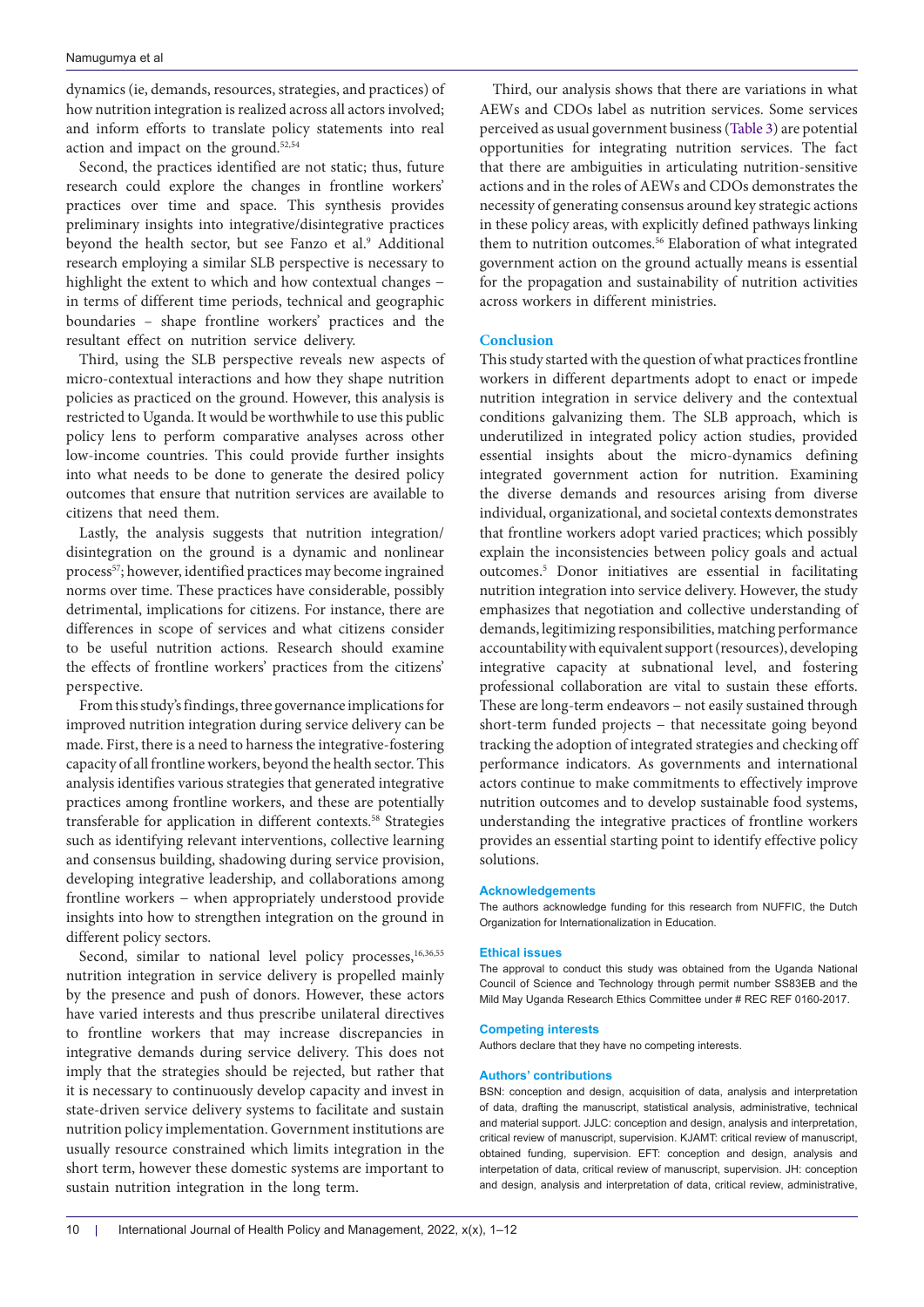technical and material support.

#### **Funding**

This works was supported by NUFFIC, the Dutch Organization for Internationalization in Education [Grant number: NFP-PhD 16/0019].

#### **Authors' affiliations**

1 Public Administration and Policy Group, Wageningen University & Research, Wageningen, The Netherlands. 2 Division of Human Nutrition and Health, Wageningen University & Research, Wageningen, The Netherlands. <sup>3</sup>Institute of Development Studies, University of Sussex, Brighton, UK.

#### **Supplementary files**

<span id="page-10-0"></span>[Supplementary file 1](https://www.ijhpm.com/jufile?ar_sfile=59591). Sampling Approach.

<span id="page-10-1"></span>[Supplementary file 2](https://www.ijhpm.com/jufile?ar_sfile=59592). Interview Guide for Frontline Workers.

<span id="page-10-2"></span>[Supplementary file 3](https://www.ijhpm.com/jufile?ar_sfile=59593). Illustrative Quotes of Practices Shaping Nutrition Service Delivery.

#### **Endnotes**

<span id="page-10-3"></span>[1] The parenthesized numbers refer to respondents' empirical observations in Moroto (M...) or Namutumba (N...).

#### **References**

- 1. Fanzo J, Hawkes C, Udomkesmalee E, et al. *2018 Global Nutrition Report: Shining a Light to Spur Action on Nutrition*. Bristol, UK: Development Initiatives; 2018.
- 2. World Health Organization (WHO). Global Nutrition Policy Review: What Does It Take to Scale Up Nutrition Action? WHO: 2013:124
- 3. Menon P, Avula R, Pandey S, Scott S, Kumar A. Rethinking effective nutrition convergence: an analysis of intervention co-coverage data. *Econ Polit Wkly*. 2019;54(24):18-21.
- 4. Tumilowicz A, Ruel MT, Pelto G, et al. Implementation science in nutrition: concepts and frameworks for an emerging field of science and practice. *Curr Dev Nutr*. 2019;3(3):nzy080. doi[:10.1093/cdn/nzy080](https://doi.org/10.1093/cdn/nzy080)
- 5. Casado-Asensio J, Steurer R. Mitigating climate change in a federal country committed to the Kyoto Protocol: how Swiss federalism further complicated an already complex challenge. *Policy Sci*. 2016;49(3):257- 279. doi:[10.1007/s11077-016-9247-z](https://doi.org/10.1007/s11077-016-9247-z)
- 6. Candel JJL. The expediency of policy integration. *Policy Stud*. 2021; 42(4):346-361. doi:[10.1080/01442872.2019.1634191](https://doi.org/10.1080/01442872.2019.1634191)
- 7. Wanzira H, Muyinda R, Lochoro P, et al. Quality of care for children with acute malnutrition at health center level in Uganda: a cross sectional study in West Nile region during the refugee crisis. *BMC Health Serv Res*. 2018;18(1):561. doi:[10.1186/s12913-018-3366-5](https://doi.org/10.1186/s12913-018-3366-5)
- 8. Nsiah-Asamoah C, Pereko KKA, Intiful FD. Nutritional counselling interactions between health workers and caregivers of children under two years: observations at selected child welfare clinics in Ghana. *BMC Health Serv Res*. 2019;19(1):817. doi[:10.1186/s12913-019-4692-y](https://doi.org/10.1186/s12913-019-4692-y)
- 9. Fanzo J, Marshall Q, Dobermann D, et al. Integration of nutrition into extension and advisory services: a synthesis of experiences, lessons, and recommendations. *Food Nutr Bull*. 2015;36(2):120-137. doi[:10.1177/0379572115586783](https://doi.org/10.1177/0379572115586783)
- 10. Lipsky M. Street-Level Bureaucracy: Dilemmas of the Individual in Public Service. 30th Anniversary Expanded Edition ed. Russell Sage Foundation; 2010:274.
- 11. Salam RA, Das JK, Bhutta ZA. Integrating nutrition into health systems: what the evidence advocates. *Matern Child Nutr*. 2019;15(suppl 1): e12738. doi:[10.1111/mcn.12738](https://doi.org/10.1111/mcn.12738)
- Nisbett N, van den Bold M, Gillespie S, et al. Community-level perceptions of drivers of change in nutrition: evidence from South Asia and sub-Saharan Africa. *Glob Food Sec*. 2017;13:74-82. doi:[10.1016/j.](https://doi.org/10.1016/j.gfs.2017.01.006) [gfs.2017.01.006](https://doi.org/10.1016/j.gfs.2017.01.006)
- 13. Hupe P, Buffat A. A public service gap: capturing contexts in a comparative approach of street-level bureaucracy. *Public Manag Rev*. 2014;16(4):548- 569. doi:[10.1080/14719037.2013.854401](https://doi.org/10.1080/14719037.2013.854401)
- 14. Hoddinott J. The Economics of Reducing Malnutrition in Sub-Saharan Africa. Global Panel on Agriculture and Food Systems for Nutrition Working Paper. 2016:21.
- 15. UBOS, ICF. Uganda Demographic and Health Survey 2016. UBOS, ICF; 2018.
- 16. Namugumya BS, Candel JJL, Talsma EF, Termeer CJAM. Towards concerted government efforts? Assessing nutrition policy integration in

Uganda. *Food Secur*. 2020;12(2):355-368. doi[:10.1007/s12571-020-](https://doi.org/10.1007/s12571-020-01010-5) [01010-5](https://doi.org/10.1007/s12571-020-01010-5)

- 17. Turcan L, Bene T. *A Review of Policies for Improving Human Nutrition in Uganda and the Use of Evidence for Making Policy*. Montpellier, France: National Information Platforms for Nutrition (NIPN); 2017.
- 18. Cejudo GM, Michel CL. Addressing fragmented government action: coordination, coherence, and integration. *Policy Sci*. 2017;50(4):745-767. doi:[10.1007/s11077-017-9281-5](https://doi.org/10.1007/s11077-017-9281-5)
- 19. Barling D, Lang T, Caraher M. Joined–up food policy? The trials of governance, public policy and the food system. *Soc Policy Adm*. 2002; 36(6):556-574. doi[:10.1111/1467-9515.t01-1-00304](https://doi.org/10.1111/1467-9515.t01-1-00304)
- 20. Christensen T, Lægreid P. The whole-of-government approach to public sector reform. *Public Adm Rev*. 2007;67(6):1059-1066. doi[:10.1111/](https://doi.org/10.1111/j.1540-6210.2007.00797.x) [j.1540-6210.2007.00797.x](https://doi.org/10.1111/j.1540-6210.2007.00797.x)
- 21. Bennett S, Glandon D, Rasanathan K. Governing multisectoral action for health in low-income and middle-income countries: unpacking the problem and rising to the challenge. *BMJ Glob Health*. 2018;3(Suppl 4):e000880. doi[:10.1136/bmjgh-2018-000880](https://doi.org/10.1136/bmjgh-2018-000880)
- 22. Singer SJ, Kerrissey M, Friedberg M, Phillips R. A comprehensive theory of integration. *Med Care Res Rev*. 2020;77(2):196-207. doi:[10.1177/1077558718767000](https://doi.org/10.1177/1077558718767000)
- 23. Pomeroy-Stevens A, D'Agostino A, Adero N, et al. Prioritizing and Funding the Uganda Nutrition Action Plan. *Food Nutr Bull*. 2016;37(4 Suppl): S124-S141. doi[:10.1177/0379572116674554](https://doi.org/10.1177/0379572116674554)
- 24. Food and Agriculture Organization (FAO). Nutrition-Sensitive Agriculture and Food Systems in Practice Options for Intervention. FAO; 2017:239.
- 25. Ruel MT, Alderman H. Nutrition-sensitive interventions and programmes: how can they help to accelerate progress in improving maternal and child nutrition? *Lancet*. 2013;382(9891):536-551. doi[:10.1016/s0140-](https://doi.org/10.1016/s0140-6736(13)60843-0) [6736\(13\)60843-0](https://doi.org/10.1016/s0140-6736(13)60843-0)
- 26. Bhutta ZA, Das JK, Rizvi A, et al. Evidence-based interventions for improvement of maternal and child nutrition: what can be done and at what cost? *Lancet*. 2013;382(9890):452-477. doi[:10.1016/s0140-](https://doi.org/10.1016/s0140-6736(13)60996-4) [6736\(13\)60996-4](https://doi.org/10.1016/s0140-6736(13)60996-4)
- 27. Tummers LLG, Bekkers V, Vink E, Musheno M. Coping during public service delivery: a conceptualization and systematic review of the literature. *J Public Adm Res Theory*. 2015;25(4):1099-1126. doi:[10.1093/](https://doi.org/10.1093/jopart/muu056) [jopart/muu056](https://doi.org/10.1093/jopart/muu056)
- 28. Brodkin EZ. Policy work: street-level organizations under new managerialism. *J Public Adm Res Theory*. 2011;21(Suppl 2):i253-i277. doi:[10.1093/jopart/muq093](https://doi.org/10.1093/jopart/muq093)
- 29. Belabas W, Gerrits L. Going the extra mile? How street-level bureaucrats deal with the integration of immigrants. *Soc Policy Adm*. 2017;51(1):133- 150. doi[:10.1111/spol.12184](https://doi.org/10.1111/spol.12184)
- 30. Hill HC. Understanding implementation: street‐level bureaucrats' resources for reform. *J Public Adm Res Theory*. 2003;13(3):265-282. doi:[10.1093/jpart/mug024](https://doi.org/10.1093/jpart/mug024)
- 31. Ling T, Brereton L, Conklin A, Newbould J, Roland M. Barriers and facilitators to integrating care: experiences from the English Integrated Care Pilots. *Int J Integr Care*. 2012;12:e129. doi[:10.5334/ijic.982](https://doi.org/10.5334/ijic.982)
- 32. Evans JM, Grudniewicz A, Baker GR, Wodchis WP. Organizational context and capabilities for integrating care: a framework for improvement. *Int J Integr Care*. 2016;16(3):15. doi:[10.5334/ijic.2416](https://doi.org/10.5334/ijic.2416)
- 33. Fuertes V, Lindsay C. Personalization and street‐level practice in activation: the case of the UK's work programme. *Public Adm*. 2016;94(2):526-541. doi[:10.1111/padm.12234](https://doi.org/10.1111/padm.12234)
- 34. Mosse D. Is good policy unimplementable? Reflections on the ethnography of aid policy and practice. *Dev Change*. 2004;35(4):639-671. doi[:10.1111/j.0012-155X.2004.00374.x](https://doi.org/10.1111/j.0012-155X.2004.00374.x)
- 35. Namugumya BS, Candel JJ, Talsma EF, Termeer CJ. A mechanismsbased explanation of nutrition policy (dis)integration processes in Uganda. *Food Policy*. 2020;92:101878. doi:[10.1016/j.foodpol.2020.101878](https://doi.org/10.1016/j.foodpol.2020.101878)
- 36. Harris J. Advocacy coalitions and the transfer of nutrition policy to Zambia. *Health Policy Plan*. 2019;34(3):207-215. doi[:10.1093/heapol/czz024](https://doi.org/10.1093/heapol/czz024)
- 37. Pelletier D, Gervais S, Hafeez-Ur-Rehman H, Sanou D, Tumwine J. Boundary-spanning actors in complex adaptive governance systems: the case of multisectoral nutrition. *Int J Health Plann Manage*. 2018; 33(1):e293-e319. doi:[10.1002/hpm.2468](https://doi.org/10.1002/hpm.2468)
- 38. WFP, UNICEF. Food Security and Nutrition Assessment in Karamoja Sub-Region. WFP, UNICEF; 2017:102. [https://docs.wfp.org/api/documents/](https://docs.wfp.org/api/documents/WFP-0000022487/download/?iframe) [WFP-0000022487/download/?iframe.](https://docs.wfp.org/api/documents/WFP-0000022487/download/?iframe) Accessed January 2019.
- 39. Karamoja Resilience Support Unit (KRSU). Karamoja Donor Mapping